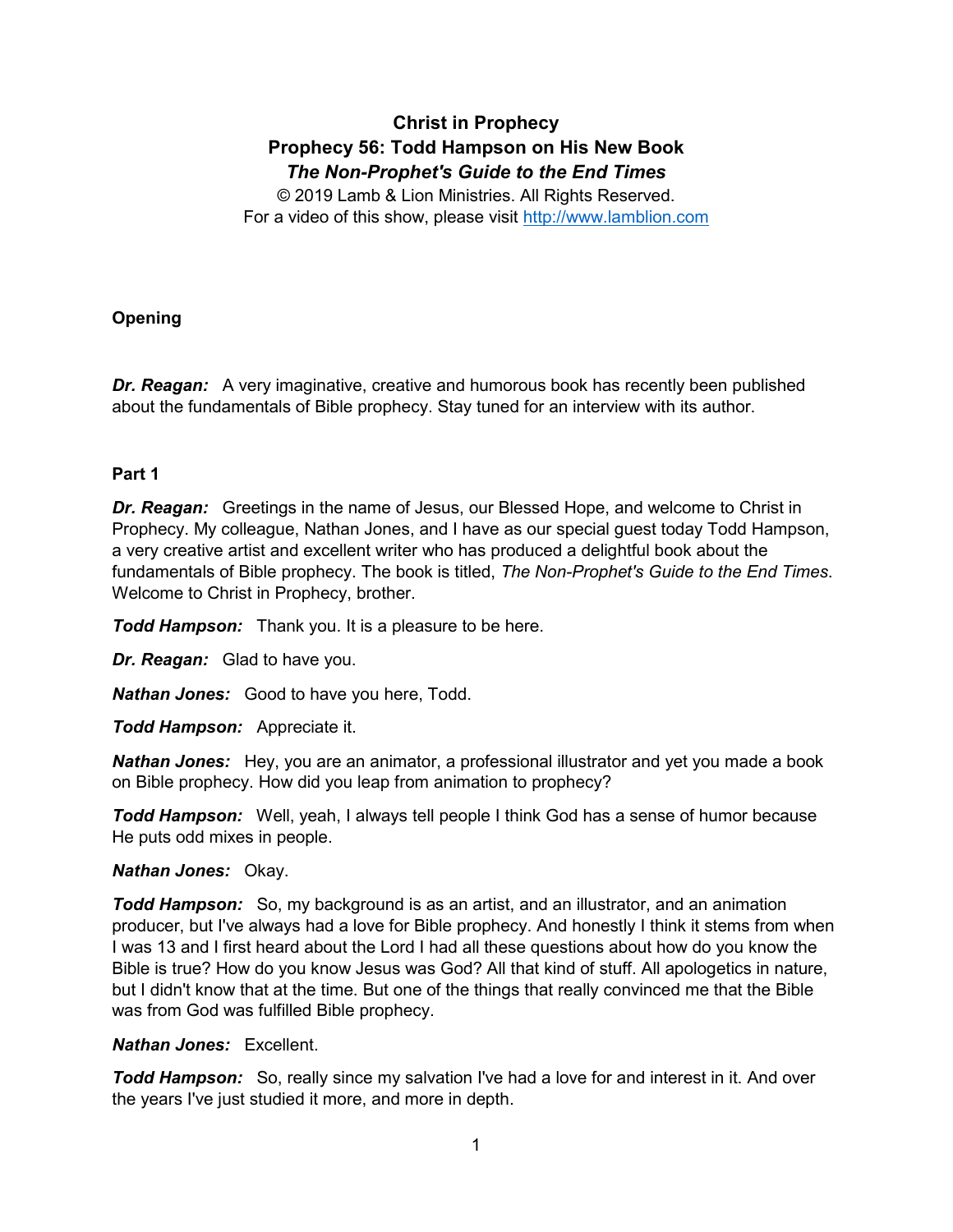*Dr. Reagan:* Did you come to the Lord when you were a teenager?

*Todd Hampson:* I was 13, yes, sir.

*Dr. Reagan:* Thirteen but you didn't grow up in a Christian home.

*Todd Hampson:* I did not. I grew up I believed in evolution. I didn't believe in God unless I was mad at Him. You know I really didn't.

*Dr. Reagan:* Well, how did you come to the Lord then?

*Todd Hampson:* Well, it is funny God really tracked me down. Some friends of ours invited me to a camp and little did I know it was a Christian camp. I just heard about all the fun things they had. So it was a two week Christian camp, and it was the first time I ever clearly heard the Gospel presented. And when I left the camp I wasn't saved, but my camp counselor said--asked me if I was saved. And I said, "No." I said, "No, I still got a lot of questions. This is all new to me." And he said, "I'm going to be praying that God puts people in your path and that you become saved." Well, long story short two years later I wound up in a private school and my art teacher was a Christian, was also my Bible teacher in that school. And he really answered a lot more of my questions. And it was through that, in the eighth grade was when I became a Christian.

*Dr. Reagan:* Well, praise the Lord! That is great.

*Nathan Jones:* And have you always wanted to be an illustrator, and animator?

*Todd Hampson:* You know even as a kid I was always drawing and stuff.

*Nathan Jones:* You were the kid doodling in the back of the class?

*Todd Hampson:* I was the kid doodling.

*Dr. Reagan:* Did you draw cartoons?

*Todd Hampson:* Drew cartoons. I loved you know just character design. But I never thought I could do it as a career. You know I just thought it was something I was good at and I never thought about doing it as a living. But once I was in high school it was really the only thing I was good enough at to go to college for. So, I went to college for art. And it kind of just snowballed from there.

*Dr. Reagan:* So, where did you get your art training?

**Todd Hampson:** I went to the Corcoran College of Art & Design in D.C., and then finished up at University of Maryland.

*Dr. Reagan:* Do you have a family?

*Todd Hampson:* I do. I've got my wife Tracy. And I've got three kids, Daniel, Natalie and Luke. I've got one who's in college, go Bulldogs, he is at the University of Georgia. One who is in high school, and one in middle school.

*Dr. Reagan:* Oh, my, wow.

*Todd Hampson:* We're busy.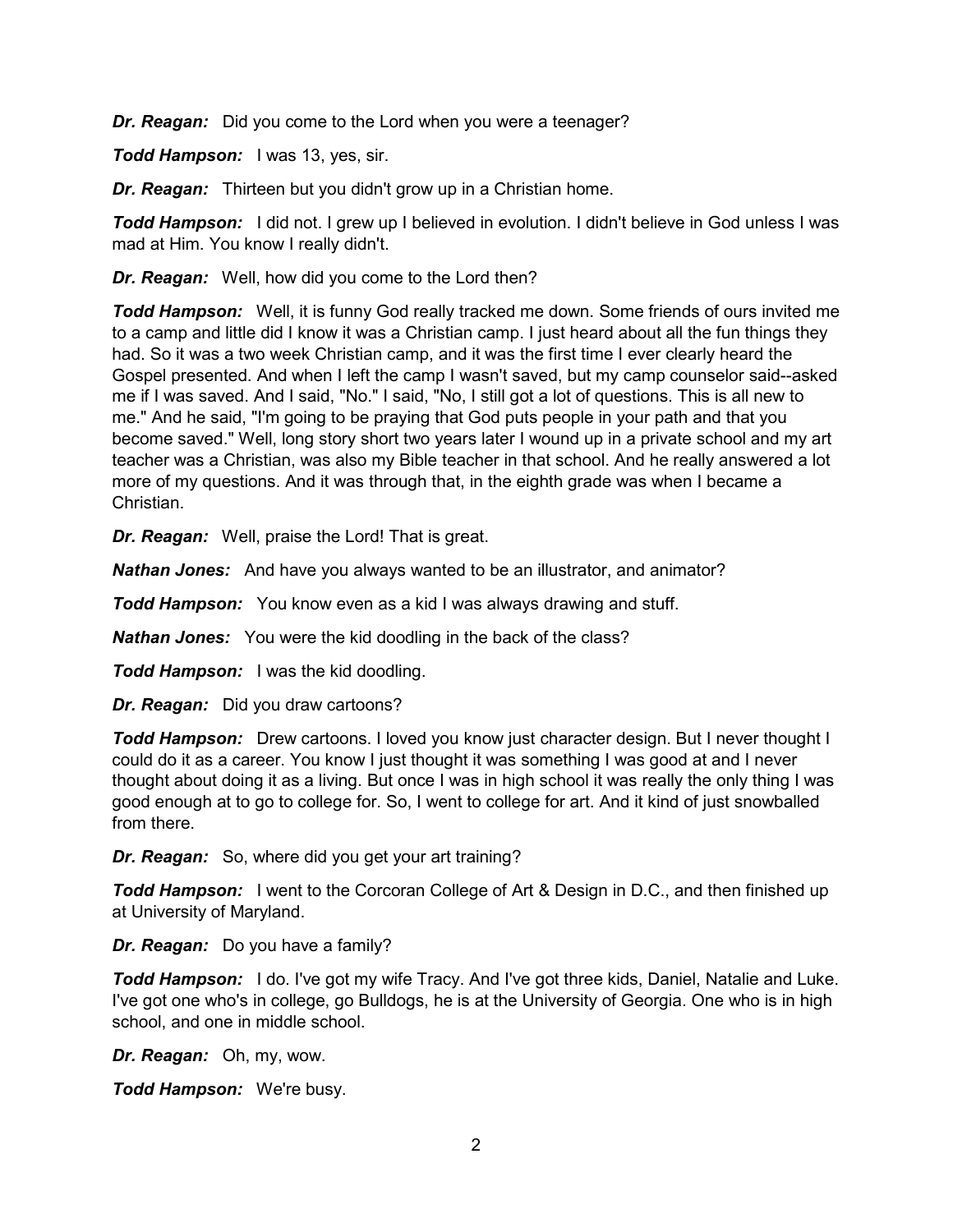*Dr. Reagan:* And you live in Georgia?

*Todd Hampson:* We live in Augusta, Georgia, yes, sir.

*Nathan Jones:* Has your animation always been in the Christian realm? Or did you do other secular type of work first?

*Todd Hampson:* Well, since I launched Timbuktoons the primary client has always been faith based and family friendly entertainment, children ministry. But also we have pitched shows to Disney, Cartoon Network, The Hub you know really just trying to be salt and light in the animation industry.

*Nathan Jones:* And you've worked with Phil Vischer of VeggieTale fame right?

*Todd Hampson:* We do. We've produced a lot of things for him over the years. We're working on a few things for him right now. Yeah, that has been a blessing. He's a really creative guy, and you know animation is his thing.

*Nathan Jones:* Well, how in the world did you learn Bible prophecy?

*Todd Hampson:* You know it is kind of a process. The first thing I did--like I said I always had an interest. But when I was in my early 20's I did a few inductive studies to just figure out Revelation on my own because it was kind of confusing to me. And then later I took a couple audit courses at a local Bible college. And my pastor at the time he was very knowledgeable and really solid on prophecy.

*Dr. Reagan:* Very unusual.

*Todd Hampson:* Yeah. Yeah, exactly.

*Dr. Reagan:* Unusual to find pastors that know anything about Bible prophecy.

*Todd Hampson:* It is. I was blessed. And that was the first church I was a member of.

*Dr. Reagan:* I think the Lord had a plan for your life.

*Todd Hampson:* That seems to be the case. I swear His hand is on my life for whatever reason because despite me He's doing some fun things through me.

*Dr. Reagan:* Now the title of your book is, "The Non-Prophet's Guide to the End Times." What do you mean by non-prophet?

*Todd Hampson:* So, this character right here.

*Nathan Jones:* Yeah, spelled differently isn't it?

*Todd Hampson:* Yeah.

*Dr. Reagan:* He's the non-prophet?

*Todd Hampson:* And--

*Dr. Reagan:* He actually is a guy who thinks he's a prophet but he doesn't have a clue.

*Todd Hampson:* Exactly. He is clueless. He gets prophecy wrong. And he is a terrible business man. So he's a non-prophet on two levels.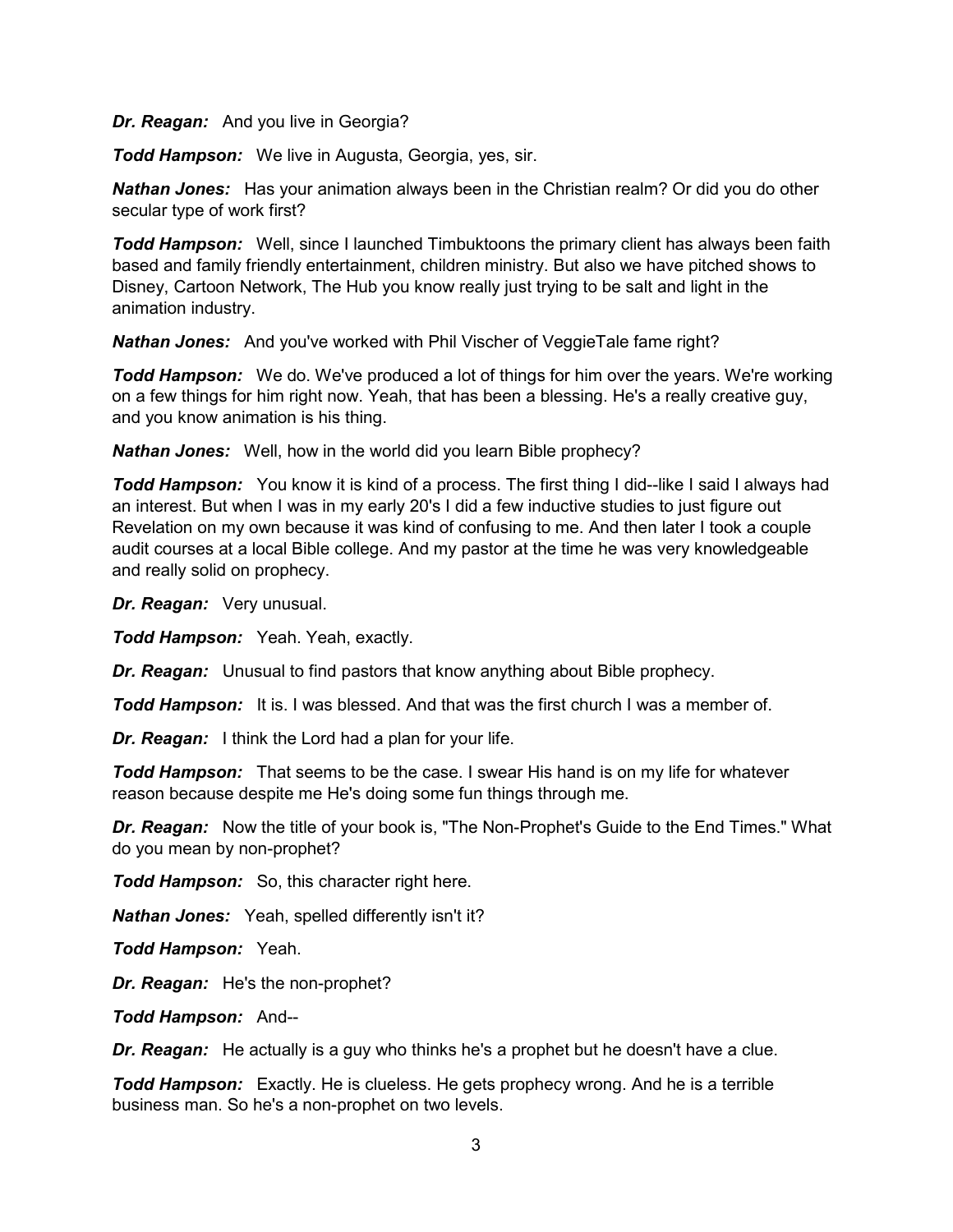*Dr. Reagan:* So he is a non-prophet on two levels. Well, the subtitle of your book is, "Bible Prophecy for Everyone." So what does that mean?

*Todd Hampson:* Yes. You know when I talk to other believers a lot of them are either not interested in Bible prophecy or scared by it, or think it is too complex for them to understand. And I'm kind of a non-prophet myself. I've never been to seminary. I've never worked full-time at a church or anything like that. I'm just a lay leader at a church. But I wanted people to see if I could figure this out, you can figure this out. So, it really is for everyone, and even non-Christians who have never studied Bible prophecy before I think they could pick this book up.

**Dr. Reagan:** Well, I think you're absolutely on target there that the average person thinks that Bible prophecy is just too complicated to get involved in. And even pastors, you know they will often say, "Well, I'm not Amillennial, Pre-Millennial, Post-Millennial, I'm just Pan-Millennial I believe it will all pan out in the end." And I want to say, "You are too lazy to study." Because if you study it, you can figure it out.

## *Todd Hampson:* Right.

**Dr. Reagan:** It is really scary to people. And particularly the book of Revelation, I have people tell me, "That is just scary." But hey, it only has good news for Believers.

*Todd Hampson:* Exactly right. What I found is that when I study it I get more hope, and more joy.

*Dr. Reagan:* There you go.

*Todd Hampson:* But I think that's the enemy. He's done a great job of getting people's eyes off of it even like you mentioned Revelation, it is the only book in scripture that says you will be blessed by reading this book.

*Nathan Jones:* Revelation 1:3, right.

*Dr. Reagan:* Yes.

*Todd Hampson:* And people stay away from it.

*Dr. Reagan:* Well, hey, let's read it.

*Nathan Jones:* I like how your prophet helps us get through the book. And you've got this illustration on the front of it there that labels the different parts about what makes a prophet. Because you know you always have these pictures from childhood of a prophet with this long flowing beard and robe. And you've got his eyebrows and says, "Thick eyebrows suitable for compassion or condemnation."

*Todd Hampson:* Yeah.

*Nathan Jones:* And fall leather sandals.

*Todd Hampson:* Yeah, faux leather sandals.

*Nathan Jones:* Oh, faux excuse me. Yeah, I'm the Non-Prophet. And it's great because he walks you through the book. And I think we connect to him because you know if you don't know Bible prophecy you have all these preconceptions like this guy looks like. You have this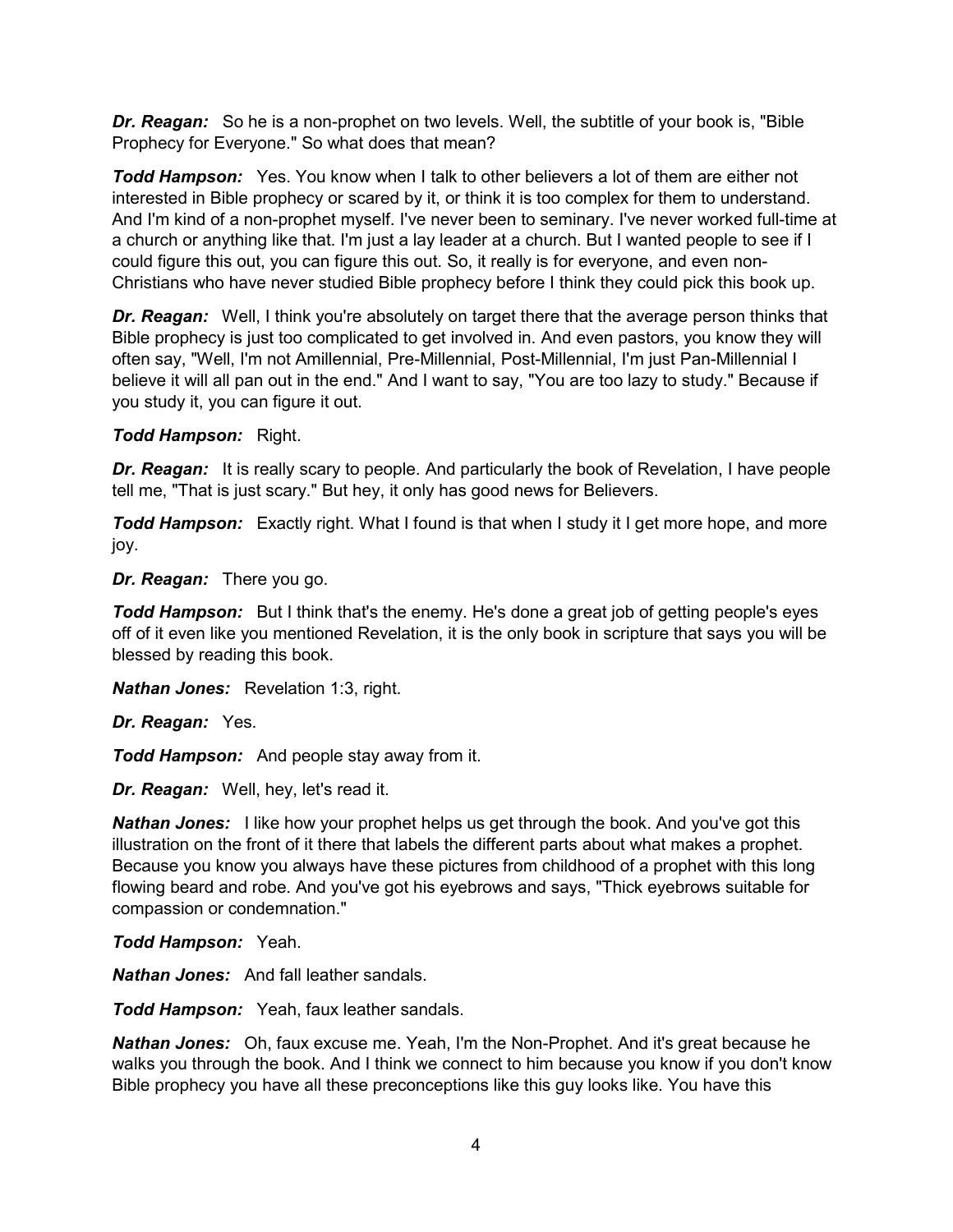preconception of what a prophet looks like. But we have preconceptions of Bible prophecy. So, as soon as I saw this guy on the cover, man, I'm like I've got to read this book.

*Dr. Reagan:* Yeah, it draws you into it.

## *Todd Hampson:* Gotcha.

**Dr. Reagan:** I love the illustrations all the way. I mentioned to you earlier when we were talking privately about one of the illustrations I liked in particular is one that where you are talking about Daniel, the book of Daniel, the Olivet Discourse of Jesus, and the book of Revelation. And you give three illustrations. And the illustration of Daniel is the picture of a big forest from a distance. The picture of the Olivet Discourse you've moved in and you see about five trees. In Revelation you are right up to the tree trunk. Because one is giving you the overview. One is giving you more information. And then Revelation gives you the detail. And that is beautiful illustration.

*Todd Hampson:* Thank you. Yeah, throughout the book I tried really hard to think through like how can this concept, how can I convey this concept in a visual way that makes sense? That draws people in. And also I think most people part of the reason they get confused by Revelation is because they don't have that background of Daniel and the Olivet Discourse. You know, Nathan you and I were talking about this that there are tons of stuff in the Old Testament you know the Prophets, the Major and Minor Prophets, and even the Psalms that have prophet stuff. But with this book I was like what is the simplest way I can give them just the basics of what they need. And most people don't realize that Daniel is kind of the framework that Revelation sits in. So, I really wanted to highlight that.

*Nathan Jones:* And you set off the statistics, which I like. They are not buried in. If you want to know how much of Bible prophecy, in big orange it is 27-33%. I learned how many verses in the Bible. I think I would have known that from Bible college, 31,102 out of 10,000 it really brings it. And you do charts. Here you know lots of times charts are so dull to read and you kind of I don't want to steal VeggieTales, but veggize them as they call it because you make them all colorful and easy to read. And then these quick facts. I did not know the Navy Seals stand for sea, air and land. So you learn more than just Bible prophecy in there.

**Dr. Reagan:** You know when I first started studying Bible prophecy in detail of course I was reading it in the Bible. But then I began to pray, "Lord, lead me to a book that will help me to better understand things." And I prayed that very specifically. And the first book, I don't even remember how I ran across it was a book similar to this it was a book titled, "Revelation Illustrated and Made Plain," by Tim LaHaye. And it was beautifully illustrated from beginning to end. And I really appreciated it. Then the next book I ran across was the book that was published in 1921, what was his name?

*Nathan Jones:* Clarence Larkin.

*Dr. Reagan:* Clarence Larkin.

*Nathan Jones:* Oh, all his beautiful charts.

*Dr. Reagan:* Clarence Larkin was a person who was trained as a draftsman. He tried to be a pastor didn't do too well. And he kept saying, "Lord I know you called me. What am I supposed to do?" And the Lord said you know use the talent you have. So, he sits down and he starts illustrating every book of the Bible in these magnificent illustrations. And that book is still in print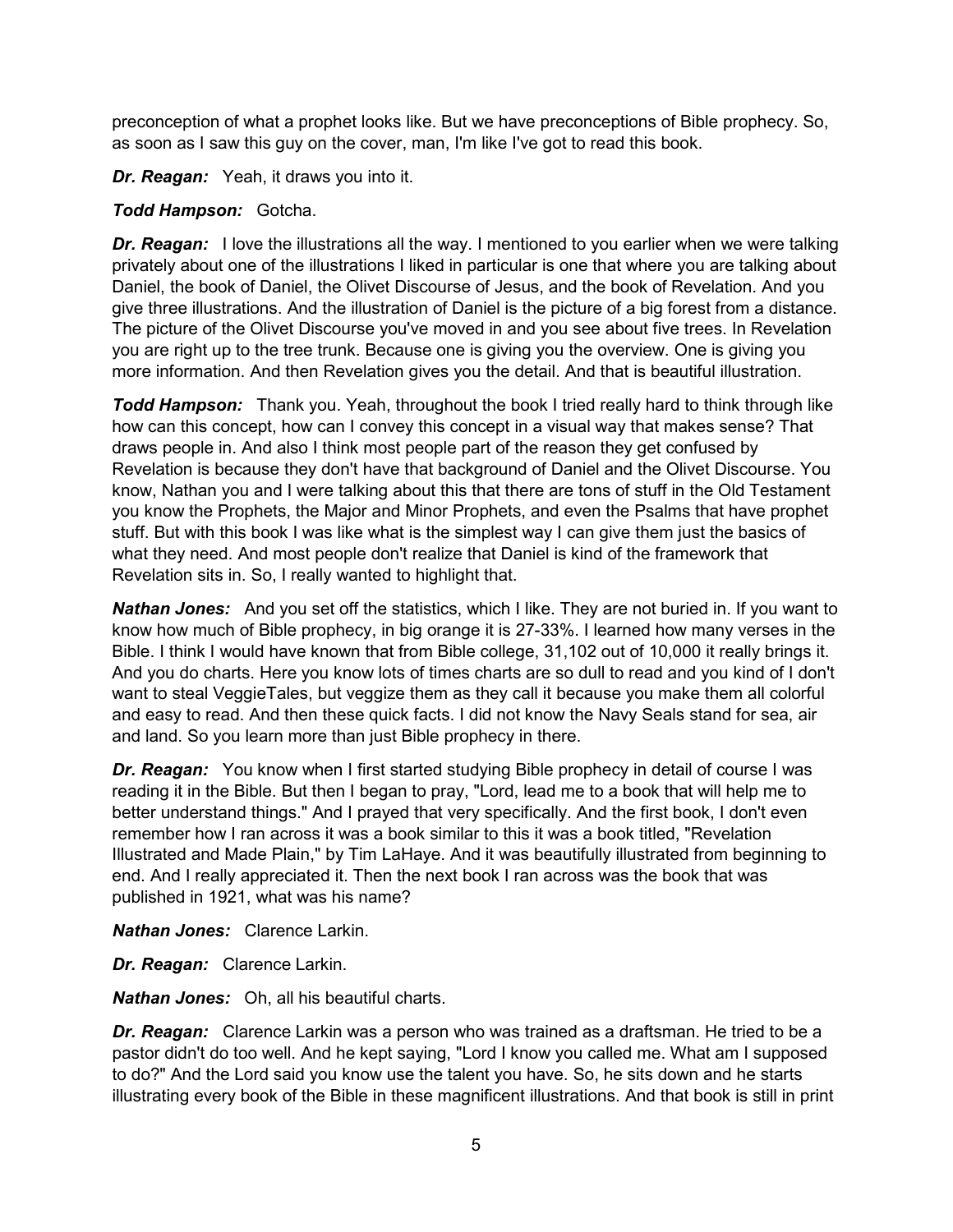today. I remember when I found that I was just captivated by it. Hour after hour looking through it.

*Nathan Jones:* I still access that.

*Dr. Reagan:* Those were the things that helped me to get deep into Bible prophecy was illustrations.

*Nathan Jones:* Do you have a target audience? Are you trying to target youth or kids?

*Todd Hampson:* For the book concept itself I had to present a target audience so I picked Millennials. Just because they are visually driven. They are not typically going to pick up a thick book that has a lot of heavy words and stuff like that. And that is just a generalization. But I wanted something that I could present to them that was visually driven. But what we found is that really that is why they put the title, "Bible Prophecy for Everyone." Because we found that all age groups, even my middle schooler he just got finished reading it and I was blown away. Without out me even making him do it.

*Dr. Reagan:* Yeah, we discovered the same thing. For example, Nathan is very, very anxious to reach out to young people, particularly the Millennials, and even teenagers. And he has found that they have a very, very small attention span, and they are mainly attracted to visual things. So he's putting out a series of videos called, "InBox Videos" because these are questions that come into his inbox and he is addressing those questions in videos that run about five minutes.

*Todd Hampson:* Yeah, those are fantastic I've seen a few of those.

*Nathan Jones:* Praise the Lord. Praise the Lord.

*Todd Hampson:* They're really good.

*Dr. Reagan:* And they are very creative and often very humorous. And so, this is just wonderful the way you've used this to draw people into the book. And then the book is down to earth and easy to read, and easy to understand.

*Nathan Jones:* Yeah, very easy to understand.

*Todd Hampson:* Awesome. Thank you.

*Dr. Reagan:* So, not only do you have the illustrations but your writing is done very, very well.

*Todd Hampson:* I worked hard at that because you know in Christian circles we often use Christianese. You know? We'll throw out big words and not really think about it, and not mean to throw people off. But because of my background that I didn't grow up in church I know what it feels like to come into something that is totally foreign, with a language that is different than anything you've ever heard.

## *Dr. Reagan:* Yes.

*Todd Hampson:* So, I really worked hard at trying to write it in a way that anybody could pick it up and make sense of it.

*Dr. Reagan:* Well, when you start talking about Chiliast and Anti-Chiliast, and Premillennial and Postmillennial and Amillennial people think you're speaking in tongues.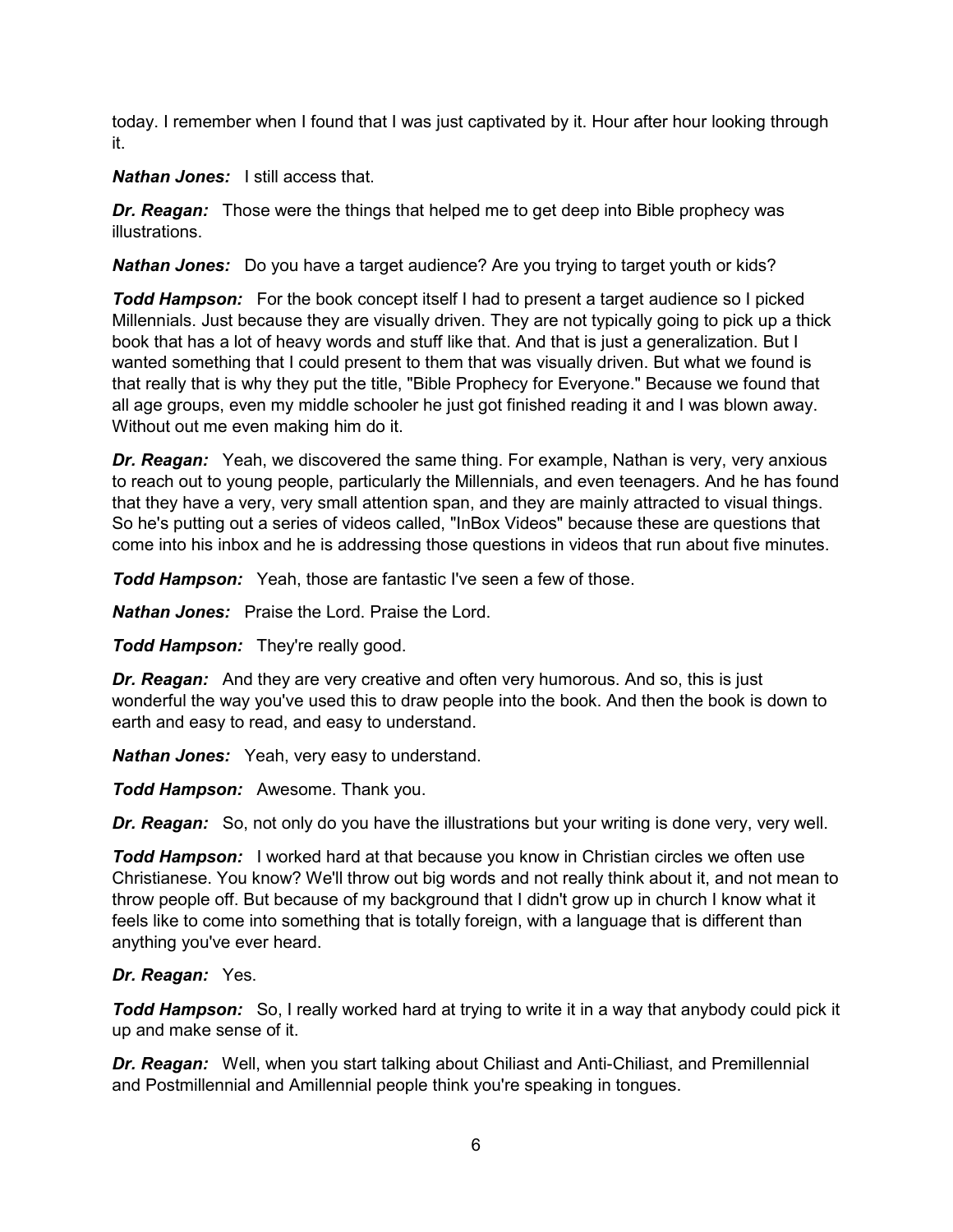## *Todd Hampson:* Yeah.

*Dr. Reagan:* And so, you have to be careful about that. It's like when I invite theologians to write articles for our magazine and I tell them this is a magazine for the general public. I still have to rewrite the article because of all of the technical language like hermeneutics. And the average person is going to look at that and say, "Hermon who?" So, I compliment you on the way you have made this understandable to the average person. It is a real breakthrough and it is wonderful.

*Todd Hampson:* Thank you so much. I really appreciate it.

*Dr. Reagan:* Well, folks we are going to take a brief break and when we come back we are going to talk about the content of Todd's book.

## **Part 2**

*Nathan Jones:* Welcome back to Christ in Prophecy and our discussion with illustrator, cartoonists, and animator Todd Hampson. We are talking with Todd about his new book, "The Non-Prophet's Guide to the End Times." Well, let's get into content here. Tell us how you laid it out. Like if you are trying to introduce Bible prophecy to everyone what is the best way to lay it out? Which I assume is what you did in your book.

*Todd Hampson:* Absolutely. Yeah. I intentional made the book as systematic as I could without letting them know it was systematic. But I start with just the basic question: What is Bible prophecy? You know not assuming they know anything about it. And then I go a few questions deeper. And then in part two I go into a little bit more specifics like what some of the terms are. What the interpretation methods are. That kind of thing. So, all along I'm trying to lay the ground work so that they can slowly but surely build confidence in the content and form their own convictions. And slowly realize too like oh, I can understand this. I can figure this out. And then I get, as you get further into it then I present all the different views. And then I actually have a whole chapter on why I hold to the Pre-Trib view and the strengths of that view. And then the whole second half of the book really is the categories of the signs of the times. And then it ends with a chapter on how to receive Christ.

*Nathan Jones:* I love that. I love when books end like that. Dr. Reagan all his books end with the Gospel message.

*Todd Hampson:* Do they really? Yeah. So, I'm in great company then. Because I really do want people--and I shared with you all in the devotional time this morning there are two specific people right now that I know of that are reading it that are far from the Lord that I am praying He'll use it. And then the last chapter is what we talked about a little bit in the last segment is just how to live with peace, and hope, encouraged in this time. And how to let Bible prophecy, you know, foster that within us.

*Nathan Jones:* Okay. Well, you started off by asking: What is Bible prophecy? Tell us, and throw some of those wonderfully animated statistics that you gave.

*Todd Hampson:* You bet. So Bible prophecy is basically God telling history in advance. And the Bible is the only book that claims to be the Word of God. And it is the only book that has predictive prophecy to prove that it is the Word of God.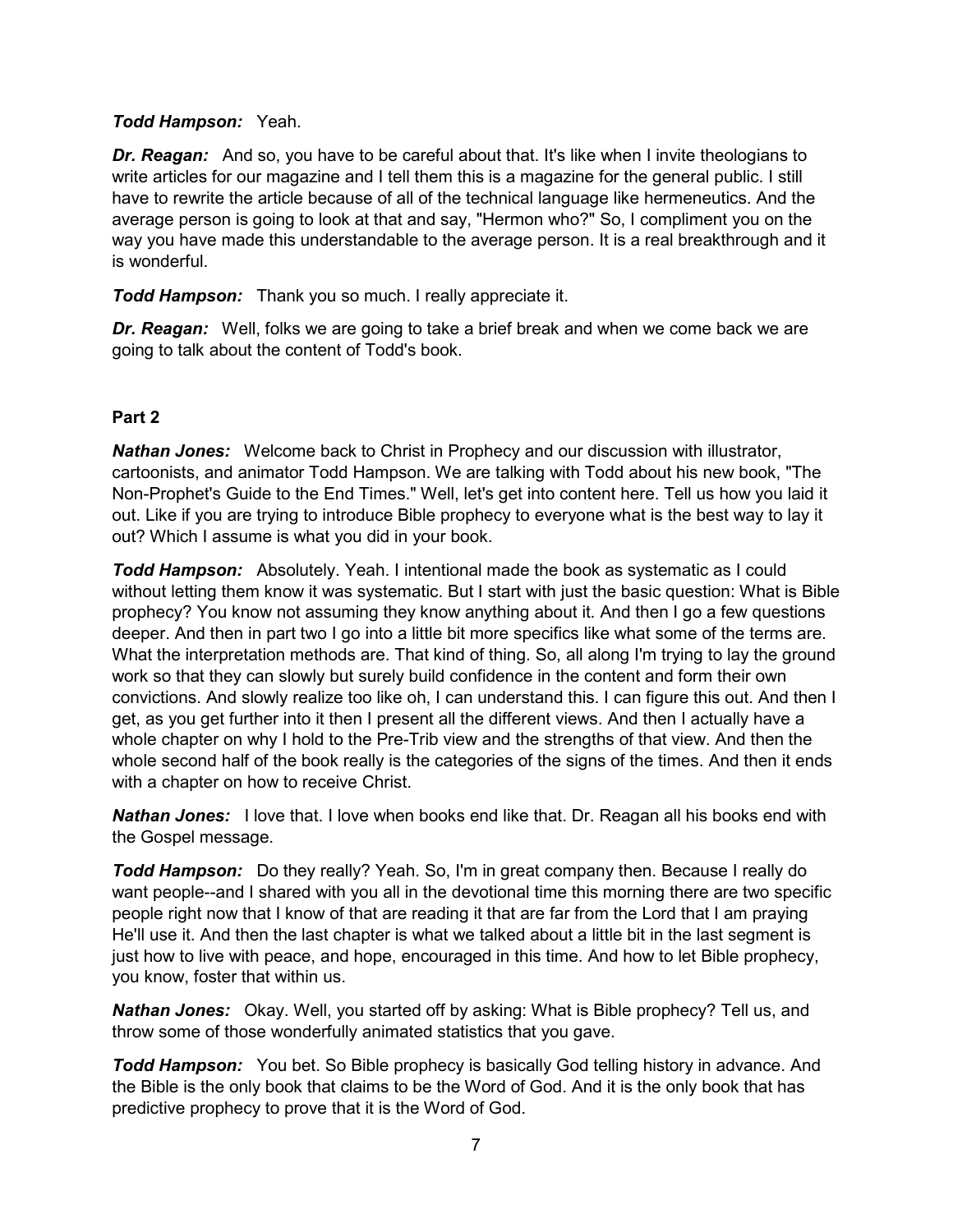*Dr. Reagan:* Which lead you to the Lord.

*Todd Hampson:* Which lead me to the Lord.

**Dr. Reagan:** It is also the only book that has fulfilled prophecies.

**Todd Hampson:** Yes, that's right. Exactly. And very specific, not vague, they are not general.

*Dr. Reagan:* And not just about the Messiah, about cities, towns, nations, empires, individuals like Cyrus and others.

*Todd Hampson:* That's it. That is exactly right.

*Nathan Jones:* How much of the Bible is prophecy?

*Todd Hampson:* So, a third of the Bible is prophecy.

*Nathan Jones:* A third, okay.

*Todd Hampson:* So, if people are disregarding prophecy they are throwing out a third of the Bible. And in my opinion it's the--I call it the central nervous system of the Bible. Every key story, every key piece of theology, and every key person all links back to Bible prophecy somehow. So, if we throw that out we're really doing ourselves and others a disservice.

### *Nathan Jones:* Amen. Amen.

*Dr. Reagan:* Well, let me ask you something, one of the most controversial things in all of Bible prophecy is whether or not the Lord is going to come back and reign on this earth for a 1,000 years. I grew up in a church that said absolutely not. In fact we were taught there is not one verse in the Bible that says He'll ever put His foot on the earth again. You can imagine how shocked I was when I ran across Zechariah 14.

## *Todd Hampson:* That's right.

*Dr. Reagan:* But anyway they said that. And that is the predominant viewpoint in all of Christendom today. Most people don't know that. Most people think that the Pre-millennial view is the denominate but it's not. The Catholic Church is Amillennial. Most denominations are Amillennial. What is your position on that?

*Todd Hampson:* My position is that it is a literal 1,000 year reign after the Tribulation period. And the main reason for that is I'm willing to let the Bible guide me to wherever truth leads. And all the Old Testament prophecies were fulfilled literally, or all the prophecies that have been fulfilled were fulfilled literally.

## *Dr. Reagan:* Yes.

**Todd Hampson:** So, God is not suddenly going to switch gears and then fulfill it symbolically. You know?

*Dr. Reagan:* Doesn't he say in Revelation 20 what six times, a 1,000 years, a 1,000 years? So, your interpretation of the Bible is literal?

*Todd Hampson:* It is a literal futurist interpretation. And in my opinion it is the only consistent way to interpret Scripture from cover to cover.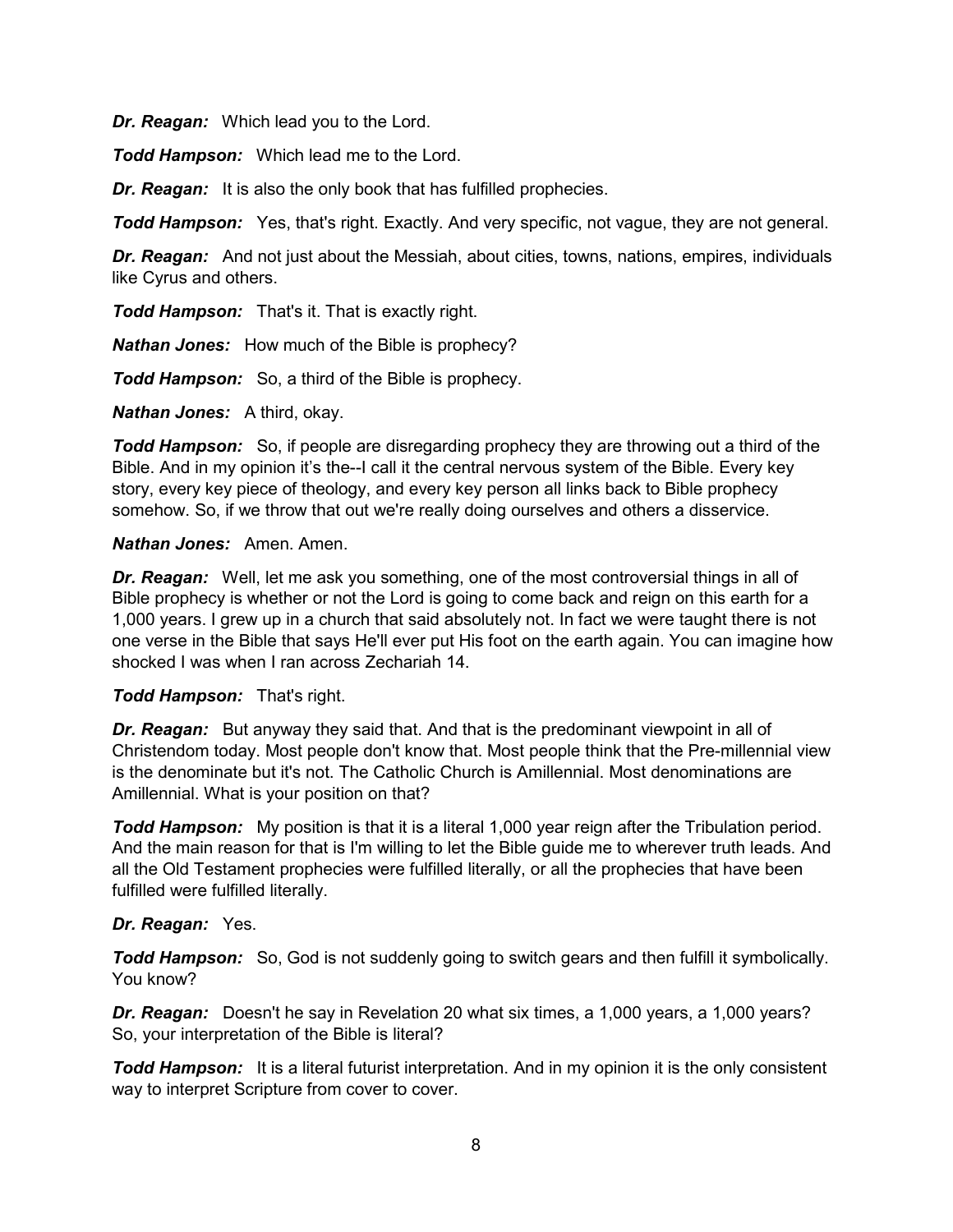*Dr. Reagan:* Well, again another thing too is that most Christians don't read the Old Testament. Don't study the Old Testament. Don't know anything about the Old Testament. They think the only place in the Bible where there is a mention of the 1,000 year reign of Jesus is Revelation. But if you want to find out about the reign of Jesus you've got to read the book of Isaiah which is all about the end time reign. Revelation is primarily about the Tribulation.

## *Todd Hampson:* Yeah, that's right.

*Dr. Reagan:* But I had a guy tell me one time. He said, "I don't believe in that Pre-Millennial nonsense because it's only mentioned one time in the book of Revelation." And I said, "Well, if even if it were only mentioned one time that should be sufficient for you to believe it. This is the Word of God."

### *Todd Hampson:* Exactly.

*Nathan Jones:* Jabez was what one or two verse? Yet they wrote whole books on Jabez.

*Todd Hampson:* And sold a lot of those too, yeah. Exactly.

### *Dr. Reagan:* Oh, boy.

*Todd Hampson:* Yeah, I mean when I talk to people I'll be upfront and tell them especially if they come to me and they are saying, you know I am confused by the different views. And how do you really know Pre-Mill, Pre-Trib, Pre-Mill is really the one? And I'll say, okay there is no chart in the Bible that lays out every single order for us. But when you do the work and use logic and compare scripture with scripture you can put together a concrete overview of the basic order of events. I mean we don't know every single detail how it all takes place. But you can be confident that you can know we get raptured before the Tribulation. And the 1,000 year reign is a literal 1,000 year reign.

*Dr. Reagan:* Well, one of the things you point out in the book is that there are no particular signs for the Rapture, while there are signs for the Second Coming. And it seems that even though there are not any particular signs nonetheless as we look at the world today we can see signs of the approaching Tribulation and the Second Coming. And therefore the Rapture must be around the corner.

## *Todd Hampson:* That's right.

**Dr. Reagan:** And I've noticed that there are intense attacks on the Pre-Trib Rapture concept today, more and more. I think Satan wants to completely discredit the concept of a Pre-Trib Rapture. He wants people to live in constant fear.

*Todd Hampson:* That's right.

*Dr. Reagan:* And so why do you come down on the side of a Pre-Trib Rapture?

*Todd Hampson:* Well, it is funny you say that, mainly because I let Scripture speak for itself. And as I mentioned I wanted to make sure I was firm in my convictions before I taught it in a book. And I mean I read Tim LaHaye's Left Behind Series in the 90's. And from my first pastor that I mentioned to you he was a solid Pre-Trib guy. And so that was kind of in me already, but I had never done a deep dive for myself to where I could really say confidently, this is the order until I did those inductive Bible studies and really studied it for myself. And just to be honest I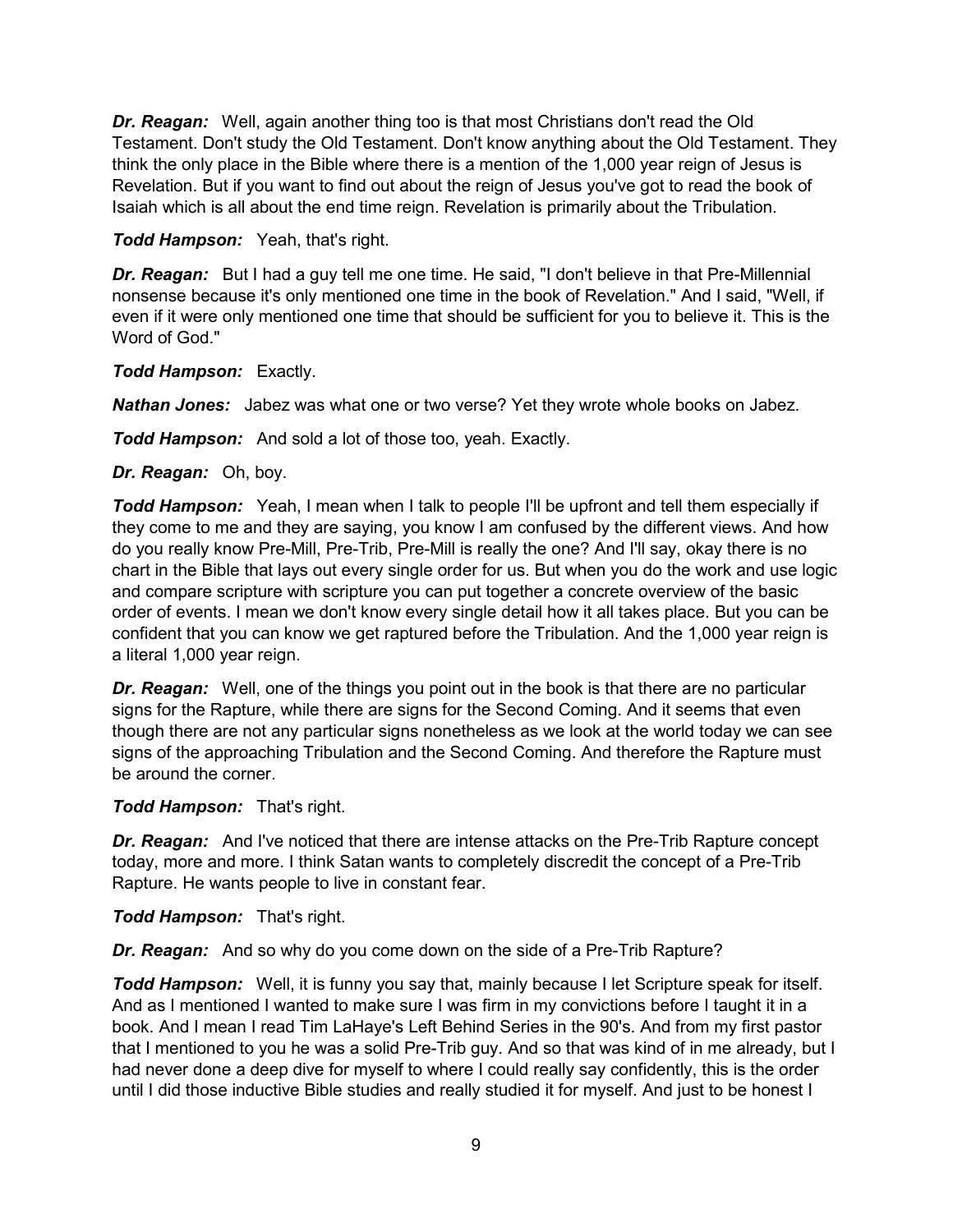mean you can adopt somebody else's view but until you really study it for yourself and say, "God lead me to truth wherever it leads." You know, let me put all my predispositions aside and let just truth of God's Word guide me, you'll come to that conclusion.

*Dr. Reagan:* Well, one of the I guess major points that people make when they attack the Pre-Trib Rapture is they always say it is too new to be true. Came up in the 19th Century just out of nowhere. And it is just too new to be true. I thought it was very interesting that when Martin Luther came up with the concept that true salvation is by grace through faith and not by works as the Roman Catholic Church was teaching. That the fundamental argument that the Church offered against him when they brought him up for trial, too new to be true. None of the popes ever taught this. None of the church fathers ever taught this. And his response was very interesting. He said, "Well, it depends on what church fathers you are talking about. If you are talking about Jesus and John, and Peter, and Paul they taught it."

**Todd Hampson:** Exactly. That is exactly right. And when I wrote the book I actually wrote a whole chapter on all of the different views, and then in that chapter I explain the basic reasons why I hold to the Pre-Trib view. But that wasn't enough. I ended up adding a chapter listing the five key things that to me are among the most convincing that the Pre-Trib is throughout Scripture clear as a bell.

*Dr. Reagan:* Well, you know one of the things that people don't realize is that when they say it is too new to be true is that fact that for 1,000's of years people did not have access to the Bible.

# *Todd Hampson:* That's right.

*Dr. Reagan:* And even if they had they couldn't read it because the average person in the Middle Ages could not read or write. And so you only had priests and they had the Scriptures. And the Church said to the general public, "You can't really understand it so you've got to go by what we say." And so for 1,500 years the Roman Catholic Church said, "Hey, Jesus is never coming back to reign. There is not going to be any of that stuff. He is just going to come back and we are going to go to Heaven that's it." And then when people finally got the Scriptures in their own language and they could afford to get a Bible then suddenly people began to say, "Hey the Bible says this. The Bible says that." And so forth.

*Todd Hampson:* And I have a chart in there that I spent a lot of time on it is probably the most complex chart in the book but it shows that in visual form how in the first and second century Pre-Trib was there. I mean not just in Scripture but also in some extra-biblical writings. And then during the Dark Ages it was just dark, nobody, it was kept hidden.

*Nathan Jones:* Well, you have a cartoon that goes along with that on page 93, the Non-Prophet is there at the movie theater and he is analyzing what he is seeing. And he is getting all this symbolism. I got to figure it is a dream within a dream. The guys says, "Hey that is just the production company logo." And that seems that is what the Middle Ages did. They took everything in the Bible since Augustine and spiritualized it into nonsenses.

*Dr. Reagan:* Oh, yeah the true meaning was always beneath the surface, not on the surface.

*Todd Hampson:* Right, right. And isn't it interesting that after the Reformation when people had the Word of God again slowly over the next couple of hundred years after that the Pre-Trib started to kind of come more to light the closer we got to Israel becoming a nation again. And to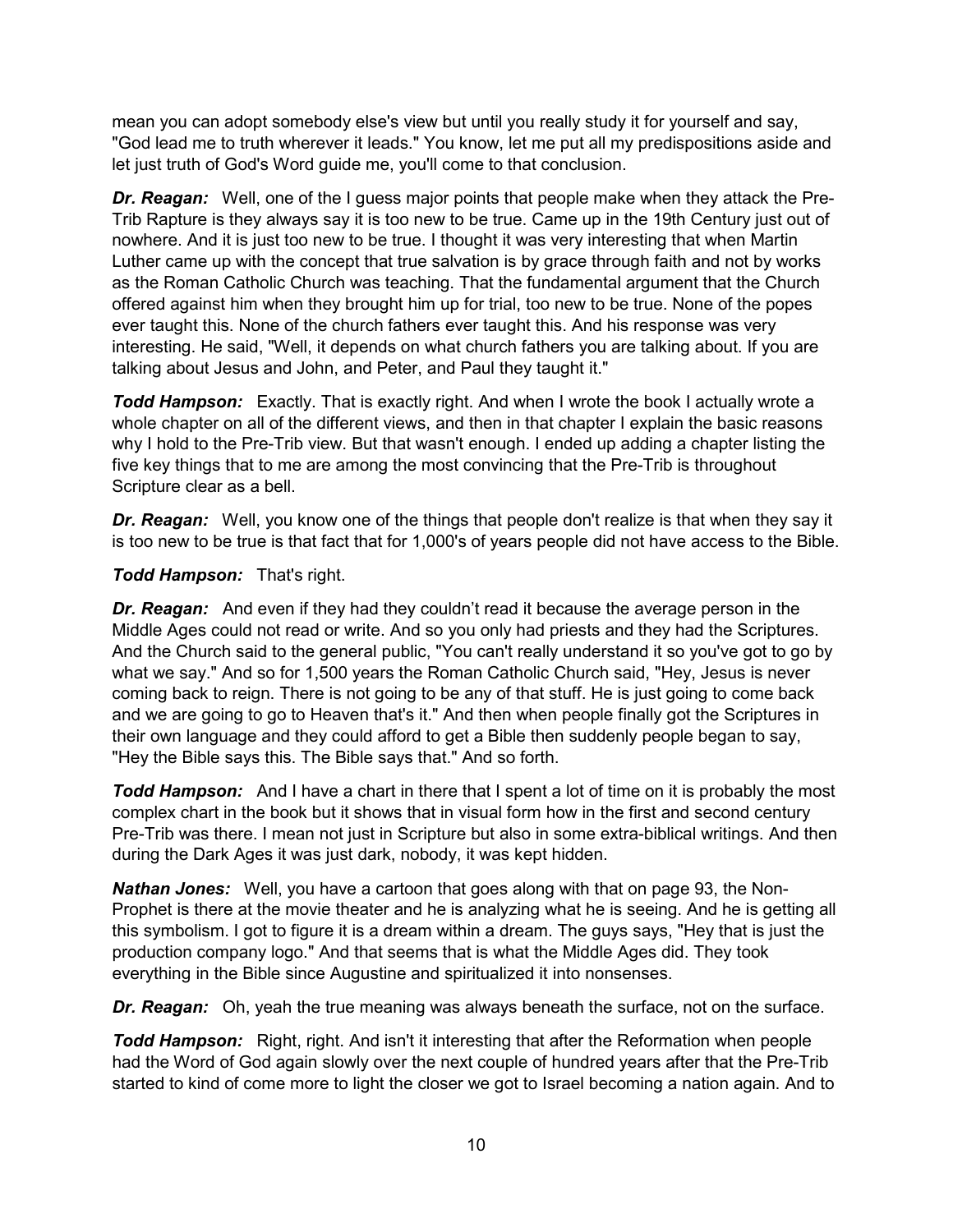me that also links up with the prophecy in the book of Daniel that says, "In the end time knowledge shall increase, people will run to and fro."

*Dr. Reagan:* Yes, another thing that began to develop once people got the Bible in their own language is they began to say, "Hey, the Bible says in the end times God is going to regather the Jewish people back into their land and this nation is going to be re-established." The Puritans were saying that. And people said, "You're crazy! That will never happen."

*Todd Hampson:* And then it happened.

*Dr. Reagan:* Then it happened.

*Nathan Jones:* Well, now that we've got Israel coming back in the land let's talk about the Tribulation because that comes after the Rapture.

*Todd Hampson:* Sure.

*Nathan Jones:* What then do you think is the purpose of the Tribulation?

*Todd Hampson:* I believe, and I believe Scripture teaches this thoroughly is that the main reason for the Tribulation is to win the people of Israel back to Christ. You know the focus will shift from the Church to the nation of Israel. And if anybody questions that or thinks that God is done with Israel and the Jewish people read Romans 9, 10, and 11. I mean it is point. If you read that I don't see how you could say that God is done with the people of Israel.

*Dr. Reagan:* In Old Testament times whenever the Jewish people got into trouble they would always run to Egypt for help, or Assyria for help or whoever they could find that would help them. And today they run to the United States. But during the Tribulation there will be nobody for them to turn to. And when they finally realize there is no one they are going to turn to God right at the end. And they are going to look upon Him whom they've pierced and weep, and wail, and mourn. And they are going to repent and a great remnant is going to be saved. What a glorious day that is going to be.

*Todd Hampson:* Amen. Absolutely.

*Dr. Reagan:* Wow! I can hardly wait. Well, do you believe we are living in the season of the Lord's return, and if so why?

*Todd Hampson:* I do. And in the book I talk about several sign categories. And yesterday Nathan and I were having a conversation, and I shared with him that when I first--this is a long answer to your short question by the way. That as I was studying and getting ready for this book one of the reasons was I was looking around in the world and just seeing, okay, something has shifted. It has gotten even worse. Things are crazy. The Mideast is going nuts. And I started looking for solid theologians that I respected and to see if they were saying they were seeing signs of the end times. And that is how I first learned about you Dr. Reagan I came across a video of yours where you were unpacking that. So, I talk about that in the book. And I think I even have a quote from you in there somewhere. But anyway, so I believe number one Israel is in the land, so that is the super sign right there. That lets us know we are entering the end times.

*Dr. Reagan:* That is the cornerstone end time prophecy.